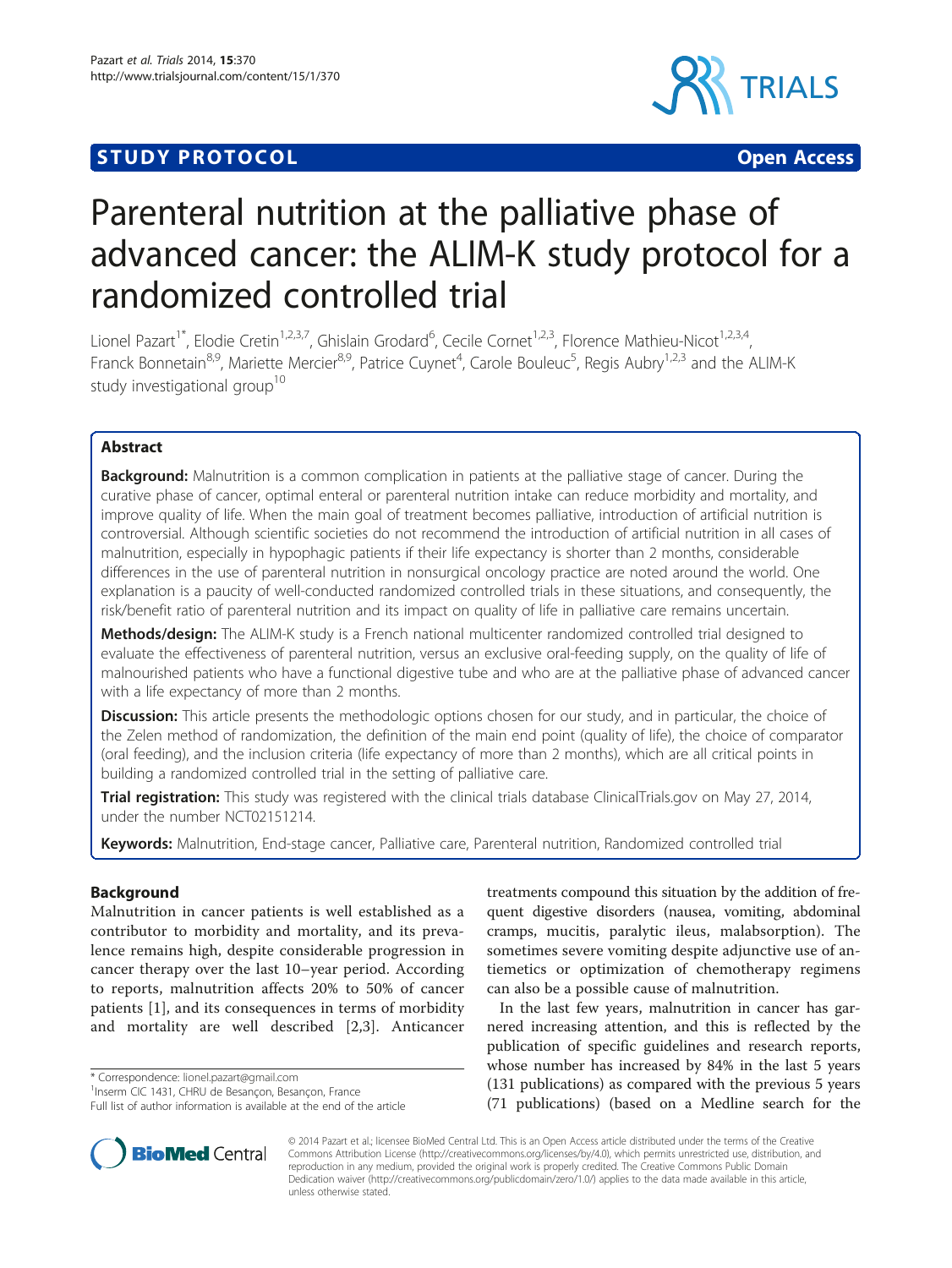terms "malnutrition" AND "Cancer" limited to "Clinical Trials OR meta-analysis OR guideline" as filters, as performed on August 12, 2014).

Accordingly, the European Society for Parenteral and Enteral Nutrition (ESPEN) has published specific guidelines for the use of artificial nutrition in cancer patients in the nonsurgical context [\[4,5](#page-10-0)]. For patients undergoing curative treatment, management of malnutrition is based on enteral nutrition when the digestive tract is functional, and parenteral nutrition is indicated for patients whose digestive tract is not functional (for example, in patients with peritoneal carcinosis with intestinal occlusion in the context of gynecologic cancers). Parenteral nutrition offers the possibility of increasing or ensuring nutrient intake in patients in whom normal food intake is insufficient and enteral nutrition is either not feasible, contraindicated, or not accepted by the patient [\[5](#page-10-0)]. The duration of this type of nutrition can be up to several months. This type of artificial nutrition yields a significant increase in survival, and also a significant gain in terms of disease-related morbidity [[4-6](#page-10-0)]. Serious complications can occur in the short, medium, or long term, and mainly comprise catheter infections, septic complications, hyponatremia, hypokalemia, hypomagnesemia, hypophosphatemia, or hyperglycemia, resulting in dehydration with electrolyte disturbances. These in turn may cause coma, hypertriglyceridemia, or hepatobiliary complications in the longer term, with risk of progression to active fibrosis and cirrhosis.

Considerable controversy remains as to whether artificial nutrition should be introduced at the palliative stage of cancer. The European Society for Parenteral and Enteral Nutrition (ESPEN) has published specific guidelines for the use of artificial nutrition (enteral or parenteral) in end-stage cancer [[4,5\]](#page-10-0). Despite efforts by scientific societies to be restrictive with the indications for artificial nutrition, wide variations in the use of parenteral nutrition in nonsurgical oncology practice exist around the world. Withdrawing or withholding artificial nutrition in palliative care is often interpreted by the patient, their family, and/or the caregivers as an abandonment that can often lead to ethical dilemmas among health care providers [[7\]](#page-10-0). Health care providers seem to lack information [\[7](#page-10-0)] and consensus regarding the introduction or withdrawal of artificial nutrition at the end of life, and most existing guidance stems from expert agreement, with a low level of evidence [\[8](#page-10-0)].

In case of end-stage cancer, the results are even less salient, and to date, few clinical studies have evaluated the risk-benefit ratio of artificial nutrition in the context of palliative care. Agreement exists among all healthcare professionals that it is not advisable or desirable to introduce artificial nutrition in an aphagic or hypophagic patient at the end stage of cancer, if their life expectancy is

shorter than the expected duration that it would take to die of starvation (that is, less than 2 months) [\[8,9](#page-10-0)]. Conversely, it is unclear what should be done for such patients with incurable cancer when life expectancy is longer than 2 months.

A major source of controversy in daily practice arises from the involvement of several different specialists, who each focus on different outcomes. For example, the oncologist focuses on reducing tumor growth and improving survival, whereas the nutritionist focuses on balancing food intake and biologic parameters, whereas supportive carers are primarily concerned with the well-being and quality of life of the patient. Unfortunately, it is not uncommon for oncologists to persist with their treatment objectives, even when some consider that artificial nutrition could accelerate tumor growth. Nutritionists and dietitians cite the benefits of a balanced diet in responding to energy needs, thus helping the patient to feel better.

Last, palliative or supportive caregivers are reluctant to administer parenteral feeding, for fear of a futile and risky intervention, which could lead to serious complications and loss of autonomy with unnecessary prolongation of the patient's suffering and end-of-life process, rather than extending survival with an acceptable quality of life.

One of the main objectives of palliative care is the improvement of, or failing that, maximizing delay in the deterioration of health-related quality of life. In this context, the expected favorable effects are counterbalanced by the constraints and complications related to artificial nutrition, particularly when oral feeding is still possible. Thus, artificial nutrition is not recommended in patients if the nutritional status, and/or calorie intake, remain satisfactory [[8](#page-10-0),[9\]](#page-10-0).

A recent nationwide cross-sectional study performed by the research network in palliative care in Sweden (PANIS) described off-label use. The authors studied 1,083 patients with malignant tumors at the palliative stage, and noted that 13% were receiving artificial nutrition [\[10](#page-10-0)]. The data showed that parenteral nutrition was the most frequent type used (in two thirds of cases), with wide regional variations. Other countries have reported almost systematic use of artificial nutrition in this context (80% of patients at admission to the Seoul main hospital, and up to 83% at 2 days before death) [\[11](#page-10-0)]. Weight loss and loss of appetite were the main reasons justifying initiation of artificial nutrition, despite the possibility of oral feeding. Initiating artificial nutrition at this stage of disease seems to be less guided by scientific evidence, and more by subjective motivations linked to beliefs, cultural or religious traditions, the symbolism of the function of eating, the deep-seated fear of dying of hunger, and the vision of care.

Parenteral nutrition could contribute to maintaining or improving autonomy, thanks to increased muscle mass,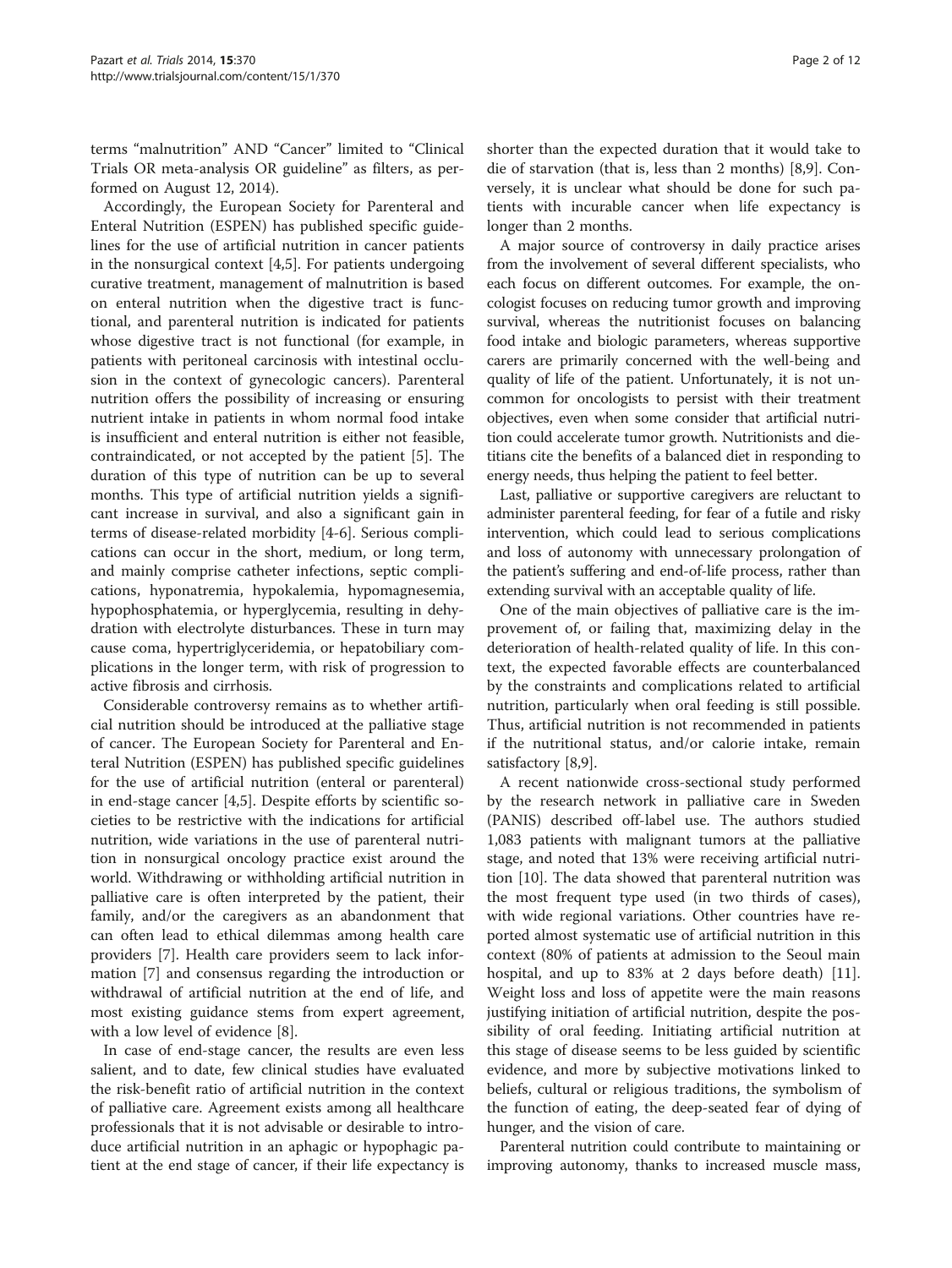reduced feelings of asthenia, and overall improvement in general well-being. Only one randomized controlled trial to date has shown that parenteral nutrition prolongs overall survival of cachexic patients, as compared with oral feeding alone, associated in both arms of the study with cyclooxygenase, insulin, and erythropoietin treatment [[12](#page-10-0)]. The risk-benefit ratio of parenteral nutrition, particularly in terms of health-related quality of life, is thus poorly documented among patients with malnutrition but with a functional digestive tract during the end stages of cancer.

Therefore, we initiated a randomized, controlled trial to evaluate the clinical benefit, as assessed by patients' health-related quality of life, of supplemental parenteral nutrition versus no parenteral nutrition, in the context of palliative care at the end stage of cancer.

#### Hypotheses and objectives

In view of the uncertainty regarding the risk/benefit ratio of supplemental parenteral nutrition, we aim to investigate which of two management options (initiation of supplemental parenteral nutrition or no introduction of parenteral nutrition) proves to be superior in terms of health-related quality of life without a significant decrease in survival, in the palliative phase of cancer.

The primary objective of the ALIM-K study is to evaluate the clinical benefit in terms of health-related quality of life, as evaluated at 2 months (or at treatment discontinuation for patients who discontinue treatment allocation before 2 months), by using the European Organisation for Research and Treatment of Cancer (EORTC) Quality of Life Questionnaire Core 15 Palliative (QLQ-C15-PAL), and in particular, the physical function, global health, and fatigue subscales [\[13\]](#page-10-0), of the initiation of supplemental parenteral nutrition as compared with no parenteral nutrition, in malnourished cancer patients at the palliative stage who have a functional digestive tract, and in the absence of any curative therapy.

Secondary objectives are to compare the effects of both types of nutrition on overall survival and nutritional parameters.

#### Trial design

We initiated a multicenter, prospective, 1:1 randomized, controlled, parallel-group trial. The experimental arm consists of initiation of supplemental parenteral nutrition. The control arm consists of pursuing oral feeding alone.

To minimize the difficulty of obtaining informed consent and to stimulate accrual, we used the Zelen single-consent design [[14](#page-10-0)] to randomize patients before informed consent has been obtained. After randomization has been performed, only patients allocated to the intervention group are approached and asked to consent to the study intervention (parenteral nutrition in this case). According to Zelen, patients allocated to the control group and receiving

the standard of care (oral feeding in this case) do not need to be informed because these patients are simply going to receive the usual therapy, and therefore, do not constitute a "study population". Patients allocated to the intervention group who refuse consent are reassigned to the control group.

#### Methods/design

#### Participants, interventions, and outcomes Study setting

This study will be conducted nationwide in France in nine comprehensive cancer centers selected for their expertise, and qualified to treat patients with more-advanced cancers, as well as in two university teaching hospitals (University Hospital of Besançon and Henri Mondor Hospital, Creteil, France).

#### Inclusion and exclusion criteria (Table [1\)](#page-3-0)

Inclusion criteria are as follows: adult patients (aged >18 years) with cancer at the palliative stage (that is, patients in whom the main aim of treatment is to limit pain and discomfort). In these patients, curative treatment either has been discontinued, or may still be ongoing but with little expected benefit in terms of overall survival. Life expectancy must be longer than 2 months. To be eligible, patients must have a functional digestive tract and present malnutrition [\[15](#page-10-0)-[17\]](#page-10-0), defined as a body mass index (BMI) <18.5 kg/m<sup>2</sup> in patients aged <70 years or <21 kg/m<sup>2</sup> in patients aged  $\geq$ 70 years; or weight loss of 2% in 1 week, 5% in 1 month, or 10% in 6 months. Patients with antalgic radiotherapy or scheduled to undergo palliative surgery may be included. Patients must already have a functional central venous catheter in place.

Exclusion criteria are as follows: nonfunctional digestive tract (intestinal occlusion, tumor compression, subocclusive peritoneal carcinosis); any disorder preventing oral ingestion (cancer of the upper aerodigestive tract, esophagus, or stomach); parenteral nutrition that is ongoing or dating from less than 1 month; intravenous chemotherapy through a pump lasting >48 hours, as this is incompatible with administration of parenteral nutritional through the central venous line; presence of gastrostomy or jejunostomy; or persisting sensation of hunger in aphagic patients. We will also exclude patients with hematologic cancers undergoing bone marrow transplant, patients with acute renal failure (defined as creatinine clearance <30 ml/min) or heart failure (defined as a left ventricular ejection fraction <30%); adult patients under legal guardianship or those unable to respond to the quality-of-life questionnaire (due to psychiatric disorders, attention disorders, or cognitive disorders). Patients participating in another ongoing clinical trial will also be excluded.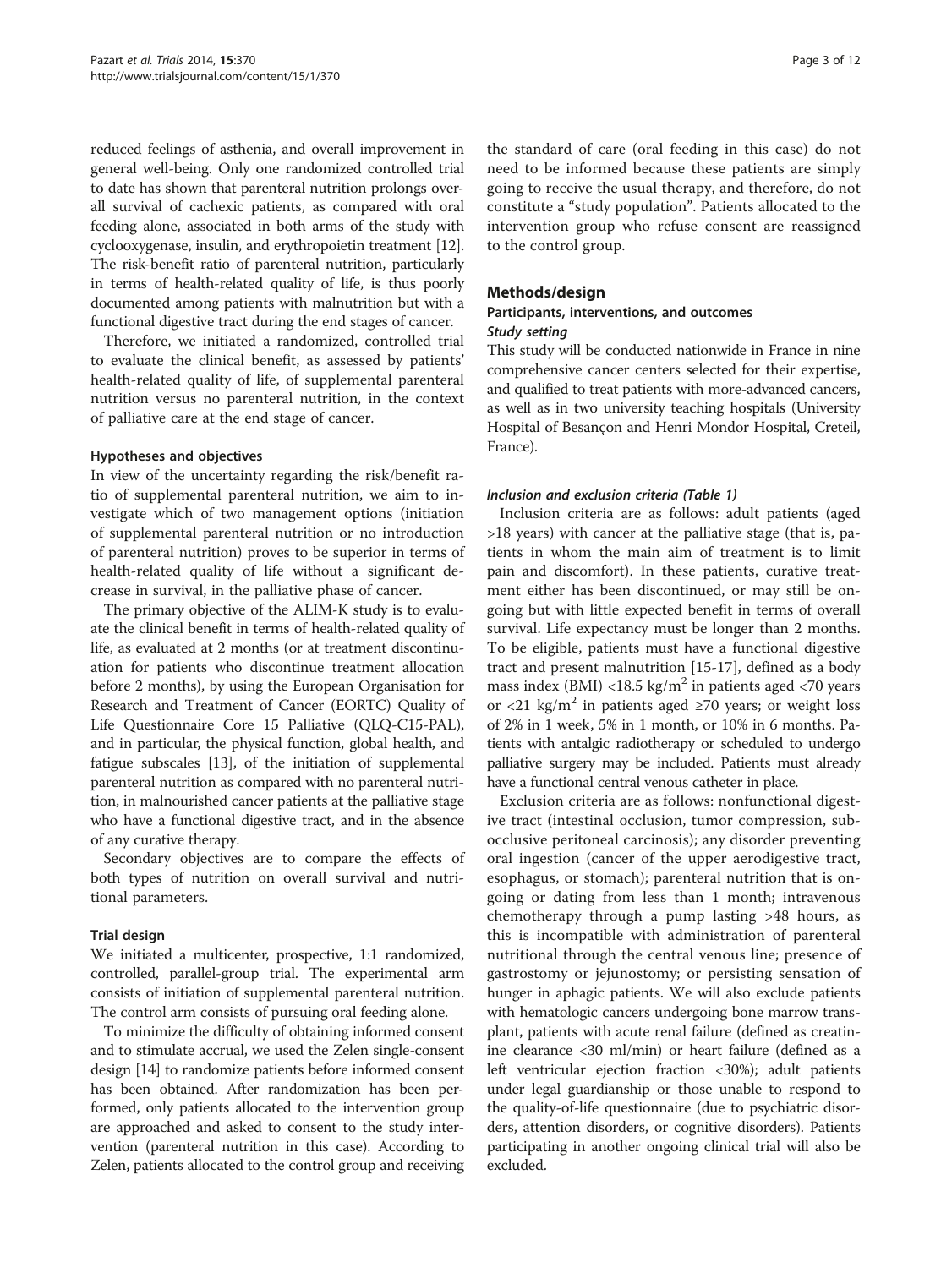#### <span id="page-3-0"></span>Table 1 Inclusion and exclusion criteria for participants

| Inclusion criteria                                                                                                                                                                                         | <b>Exclusion criteria</b>                                                                                                            |  |  |  |
|------------------------------------------------------------------------------------------------------------------------------------------------------------------------------------------------------------|--------------------------------------------------------------------------------------------------------------------------------------|--|--|--|
| Adult patients (aged >18 years) with cancer at the palliative stage                                                                                                                                        | Any disorder preventing oral ingestion (cancer of the upper<br>aerodigestive tract, esophagus, or stomach)                           |  |  |  |
| Specific curative treatment discontinued or still ongoing but with little<br>expected benefit in terms of overall survival                                                                                 | Nonfunctional digestive tract                                                                                                        |  |  |  |
| Life expectancy greater than 2 months                                                                                                                                                                      | Symptomatic peritoneal carcinosis                                                                                                    |  |  |  |
| Malnutrition defined as Body Mass Index <18.5 kg/m <sup>2</sup> if age <70 years,<br><21 kg/m <sup>2</sup> if age $\geq$ 70 years; or weight loss of 2% in 1 week, or 5% in<br>1 month, or 10% in 6 months | Hematologic malignancies                                                                                                             |  |  |  |
| Patient no longer experiences a sensation of hunger                                                                                                                                                        | Myocardial infarction or stroke in the previous 6 months                                                                             |  |  |  |
| Patient has lost appetite                                                                                                                                                                                  | Acute renal insufficiency (creatinine clearance < 30 ml/min) or heart<br>failure (left ventricular ejection fraction <30%)           |  |  |  |
| Patient has reduced food intake                                                                                                                                                                            | Parenteral nutrition ongoing or dating from <1 month                                                                                 |  |  |  |
| Functional central venous catheter in place                                                                                                                                                                | Presence of gastrostomy or jejunostomy                                                                                               |  |  |  |
| Functional digestive tract                                                                                                                                                                                 | Persisting sensation of hunger                                                                                                       |  |  |  |
| Patient able to understand and speak French                                                                                                                                                                | Inability to complete quality-of-life questionnaires (due to psychiatric<br>disorders, attention disorders, or cognitive disorders). |  |  |  |
|                                                                                                                                                                                                            | Patients participating in another ongoing trial                                                                                      |  |  |  |
|                                                                                                                                                                                                            | Adult patients under legal guardianship                                                                                              |  |  |  |

#### Intervention in each group

Two groups will be constituted by random allocation. In the intervention group ("parenteral nutrition" group), parenteral nutrition will be initiated, whereas in the control group ("oral feeding" group), nutrition will be exclusively by the oral route, without parenteral nutrition.

At inclusion, patients in both groups will be evaluated by a dietitian with the aim of allowing all patients, regardless of the treatment group to which they are allocated, to pursue oral feeding where possible. Initial evaluation will record the following data:

- ➢ Anthropometric data (weight, ideal weight, height, BMI)
- ➢ Dietetic advice given (previously or during
- evaluation) regarding uncomfortable symptoms

 $\triangleright$  Estimation of theoretic energy requirements in kcal

[[18](#page-10-0)] adjusted by a correction factor for the cancer

 $\triangleright$  Estimation of theoretic protein requirements (1.2 to

1.5 g of protein per kilogram (kg) per day) [[19](#page-10-0)]

 $\triangleright$  Quantitative estimation of daily intake in terms of calories and protein (over 24 hours, as reported by the patient)

➢ Visual or verbal analog scale of calorie and protein intake (measured on a scale from 0 to 10)

➢ Number of eating intakes per day

 $\triangleright$  Oral nutritive supplements: type, dose, and proteinenergy content.

The dietitian's main tasks will be as follows:

➢ To provide appropriate dietetic advice aimed at spacing out and enriching food intake

 $\triangleright$  To provide specific advice on the management of symptoms related to food intake, such as anorexia, dry mouth, early satiety, dysgeusia, nausea, vomiting, chewing/swallowing disorders, transit disorders ➢ To propose, where necessary, prescription of oral nutritional supplements.

In the "oral feeding" group, patients will pursue exclusive oral feeding as usual, tailored to the patient's needs by a dietitian or nutritionist, according to local practice in each center.

In the "parenteral nutrition" group, parenteral nutrition will be initiated in accordance with current national standards [\[20\]](#page-10-0), which recommend implementation of parenteral nutrition through a central intravenous line (because the expected duration of use is longer than 2 weeks), to limit the risk of chemically induced phlebitis and to preserve peripheral venous capital. In the context of cancer, the prior presence of an implantable chamber for specific chemotherapy will facilitate administration of parenteral nutrition. Parenteral nutrition through a central line makes it possible to use hyperosmolar mixtures that, thanks to the high rate of flow of the vena cava, do not present significant venous toxicity. The dispensing conditions (continuous or cyclic) and recommended products are detailed later.

Type of product Pharmaceutical ternary mixtures will be used, especially those with electrolytes, to limit at-risk handling. No specific brand or product is recommended for the study; each participating center is free to administer parenteral nutrition in accordance with their local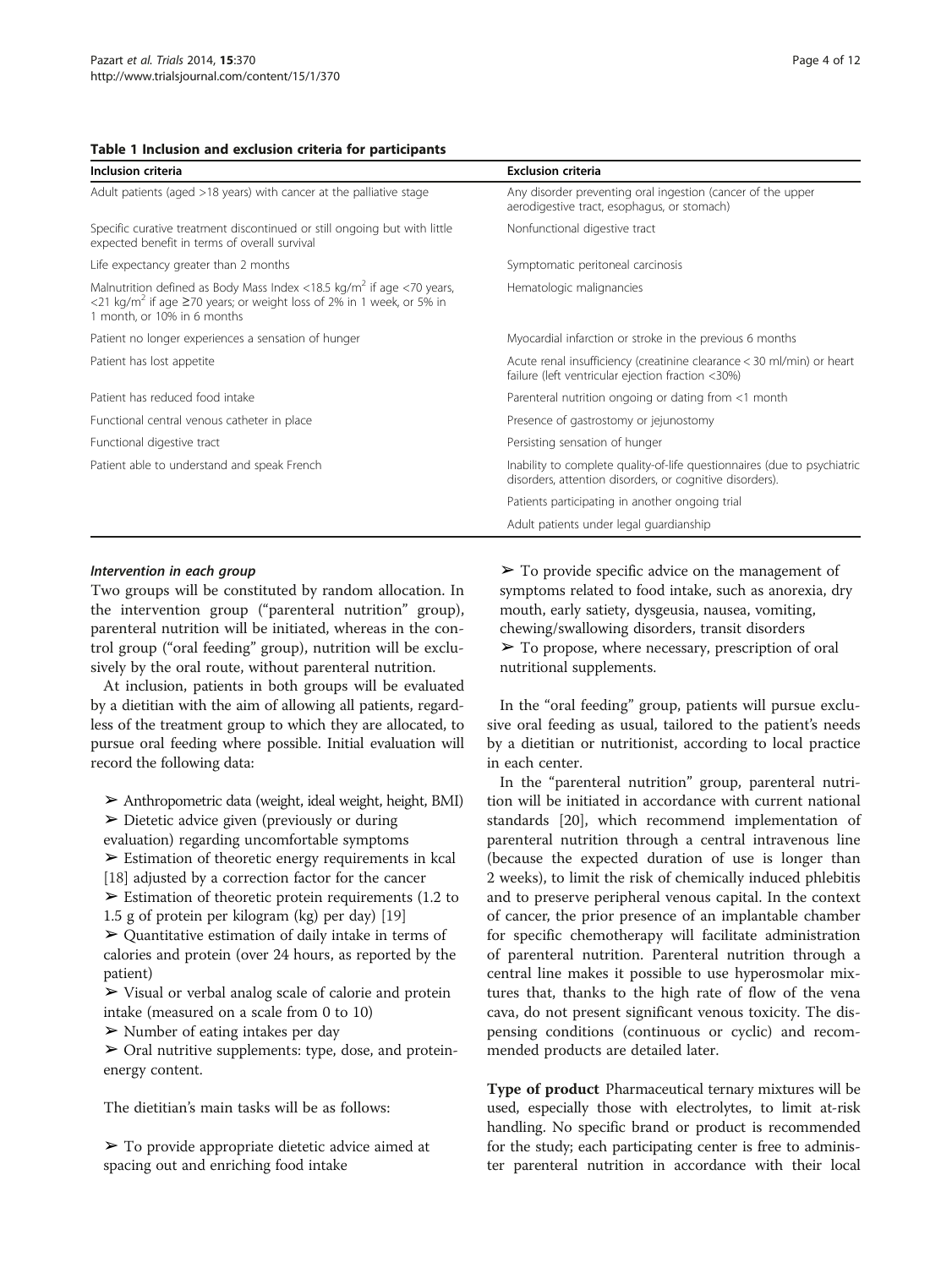practice. The type or brand of product used will be taken into account in the analysis at the end of the study. Micronutrients will be systematically added to the mixture daily via a vial of multivitamins and oligoelements. The addition of electrolytes (sodium, potassium) will be adapted to the patient's requirements, and added to the mixture if no associated infusion is present. Vitamin K supplementation will also be adapted to the patient's requirements (by evaluation of vitamin K-dependent factors). Finally, magnesium and phosphorus supplementation will be provided as needed.

Energy intake The exact modalities of parenteral nutrition will be left at the physician's discretion, with the possible help of a dietitian. The recommended dose for an aphagic patient will be 25 to 35 Kcal/kg/day, with 1.2 to 1.5 g/kg/day proteins. Daily intake must not exceed 1.25 times the resting energy expenditure, as calculated by using the Harris-Benedict equation. Energy intake will be adapted according to residual oral food intake, with at least 1,000 Kcal/day and 6 g of nitrogen, on 5 days of 7.

Administration and follow-up Parenteral nutrition will be administered via a central venous line (venous catheter or implanted port). The flow rate of the intravenous infusion by the central line must be regular, controlled with a pump (±5%). Flow rate for infusion of carbohydrates must not exceed 4 mg/kg/min; the daily dose of lipids will be <1 g/kg/day. Cyclic administration (over 12 hours at night) is now considered standard practice because of the numerous advantages of this technique, including greater autonomy for the patient, possibility to maintain physical activity, preservation of the physiological alternation between fasting and food intake, the frequent association with oral feeding, and better hepatic tolerance. Patients may be managed in the hospital or at home.

## Explanation of the choice of comparators

In the context of palliative care for advanced cancer in patients with a functional digestive tract, current national guidelines in France do not recommend artificial nutrition [\[8,9](#page-10-0)]. Thus, the standard of care in this study will be exclusive oral feeding. Enteral nutrition is generally to be avoided in this context, because of its invasive nature and the low tolerance for a stoma catheter or nasogastric feeding tube in conscious patients, and also because it may appear to be a disproportionate measure in this population with limited vital prognosis.

## Criteria for discontinuing or modifying allocated interventions

Parenteral nutrition may be discontinued at any time by the investigator or by the patient. Discontinuation is

mandatory in case of uncontrolled hydroelectrolyte imbalance, insulin-dependent diabetes with persistent fasting glycemia >2 g/L, triglycerides >3 mM, or intra- or extraluminal infection.

If the treating physician of a patient allocated to the "oral feeding" group decides, during follow-up, to initiate enteral or parenteral nutrition (irrespective of the reason, including at the request of the patients or their close relatives), follow-up within the ALIM-K study will continue according to the modalities stipulated for the group to which the patient was initially randomized.

In case of serious adverse events or effects leading to discontinuation of the type of feeding intended for the group to which the patient was initially allocated, the patient will be followed up according to the modalities stipulated for that group, because follow-up corresponds to standard recommended practices.

The investigator may decide at any time to change the patient's management, whether for reasons related to safety, behavior, or administrative requirements, or for any other reason the investigator judges relevant.

#### Strategies to improve adherence to intervention protocols

In randomization with the Zelen design [\[14\]](#page-10-0), patients are allocated to the treatment group before being approached for informed consent. Patients allocated to the "oral feeding" group will thus be treated in accordance with standard practices, and the Hawthorne effect should be minimized because the Zelen design obviates the need to inform the patient about the idea of participating in a randomized study. Thus, using the Zelen design reduces the difficulty of obtaining informed consent, and increases the rate of participation in the study, by removing the psychological barriers linked to lack of understanding of the need for random allocation in deciding which therapeutic approach to choose, particularly for a patient at the palliative phase of advanced cancer.

## Relevant concomitant care and interventions that are permitted or prohibited during the trial

No medication is prohibited in the context of the study. All medications usually prescribed for the management of patients may be administered.

## **Outcomes**

**Primary outcome** The primary end point is health-related quality of life specific to the palliative phase of cancer, evaluated at 2 months (or at treatment discontinuation for patients who discontinue treatment allocation before 2 months), by using the European Organisation for Research and Treatment of Cancer (EORTC) Quality of Life Questionnaire Core 15 Palliative (QLQ-C15-PAL),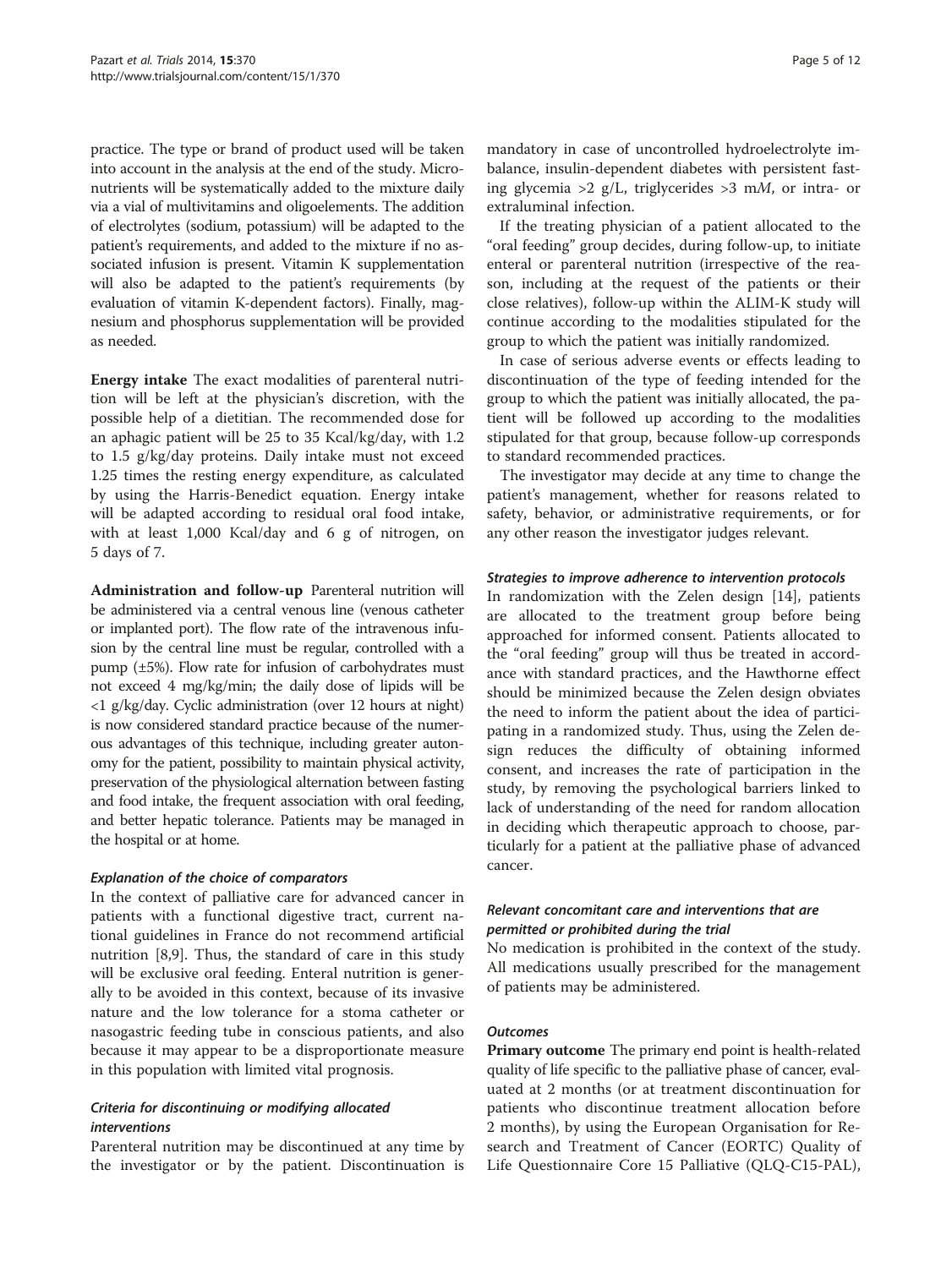in particular, the physical function, global health, and fatigue subscales [[13\]](#page-10-0).

The QLQ-C15-PAL will be proposed to the patient at inclusion in the study, and at every follow-up visit until death. If necessary, help is available for patients to complete the questionnaire (reading out the questions, explaining the different response options, taking any notes). The QLQ-C15-PAL is the short version of the QLQ-C30 adapted for patients in palliative care [\[13](#page-10-0)]. The 15 items are divided into two functional subscales (physical function, three items; and emotional function, two items); two symptom subscales (fatigue, two items; and pain, two items); five single items (dyspnea, appetite loss, sleeping disorders, constipation, and nausea/vomiting), and one item evaluating global health status/quality of life. Linear transformation of the item responses yields a score for each subscale (or single items) ranging from 0 to 100. A higher score corresponds to a higher level of global quality of life and functional aspects, and a greater level of symptoms on the symptom scale. The subscales physical function, global health status/quality of life, and fatigue will be evaluated for the primary end point. The minimum clinically significant difference is fixed at 10 points [\[21\]](#page-11-0).

Secondary outcomes Secondary end points are as follows:

- ➢ Overall survival, defined as the time from the date of randomization until death of any cause. Patients who are still alive at the end of the study will be counted at the date of last follow-up.
- ➢ Other (non-primary-end point) domains of the QLQ-C15-PAL questionnaire (pain, emotional function, nausea/vomiting, appetite, dyspnea, constipation, and sleep) at 2 months (or at treatment discontinuation for patients who discontinue allocated treatment before).
- $\triangleright$  Longitudinal analysis of all domains of the QLQ-C15-PAL.
- ➢ Nutritional parameters: weight, C-reactive protein (CRP), prealbumin, albuminemia.
- ➢ For patients at the end-of-life stage: the Quality of Life at End of Life (QUAL-E) questionnaire will be administered by a clinical research assistant and completed based on the patient's responses. This questionnaire has been validated in the Englishlanguage version [[22](#page-11-0)], and a cross-cultural validation into the French language has been completed [\[23\]](#page-11-0). The French-language version comprises 25 questions (compared with 24 in the English version) plus one global question, covering five domains:
	- life completion
	- relationships with the health care system
	- preparation/anticipatory concerns
- symptom impact
- connectedness and affective social support

The five possible response modalities for each item are coded from 1 to 5. The score for each domain is calculated by summing the responses for each item. The global QUAL-E score is the sum of all 26 items. Linear transformation yields score values ranging from 0 (lowest quality of life) to 100 (highest quality of life). The scores from the individual domains of the QUAL-E will also be analyzed.

In the "parenteral nutrition" group, the following information will be recorded:

- ➢ Quantity and duration of treatment actually administered.
- ➢ Biologic results from blood samples taken more than 4 hours after the end of infusion of the last bag of mixture, including blood gases, evaluation of phosphorus, magnesium and calcium levels, hepatic enzymes and triglycerides, and evaluation of glycosuria and ketonuria.
- ➢ Any and all adverse effects.

## Time schedule for participants (see Table [2\)](#page-6-0)

Day −7 to day 0: Patients who meet the inclusion criteria will be identified from medical files or from regular staff meetings or multidisciplinary case reviews, by the oncologist or the treating physician from palliative care. Once identified, eligible patients will be randomized through a dedicated website, and will be allocated to either the "parenteral nutrition" or the "oral feeding" group. After randomization, the patient will be given the appropriate patient-information leaflet for the allocated group, after oral information has been provided to the patient.

Day 1: The informed consent form, duly signed by the patient and the investigator, will be retrieved by a clinical research assistant. A first consultation will take place at this time to perform standard clinical evaluation and, in particular, to identify and manage any factors that might potentially promote anorexia and digestive disorders. Performance status will be evaluated by using the Karnofsky score, demographic and socioeconomic data will be recorded, and a complete nutritional evaluation, including CRP, albumin, and prealbumin will be performed in all patients. Patients allocated to the parenteral nutrition group will also undergo biological tests before initiation of nutrition. A consultation with a dietitian will be held for all patients. No systematic dietetic follow-up is planned for the study; the cadence of the follow-up consultations is left to the discretion of the relevant healthcare professionals in accordance with their standard practice.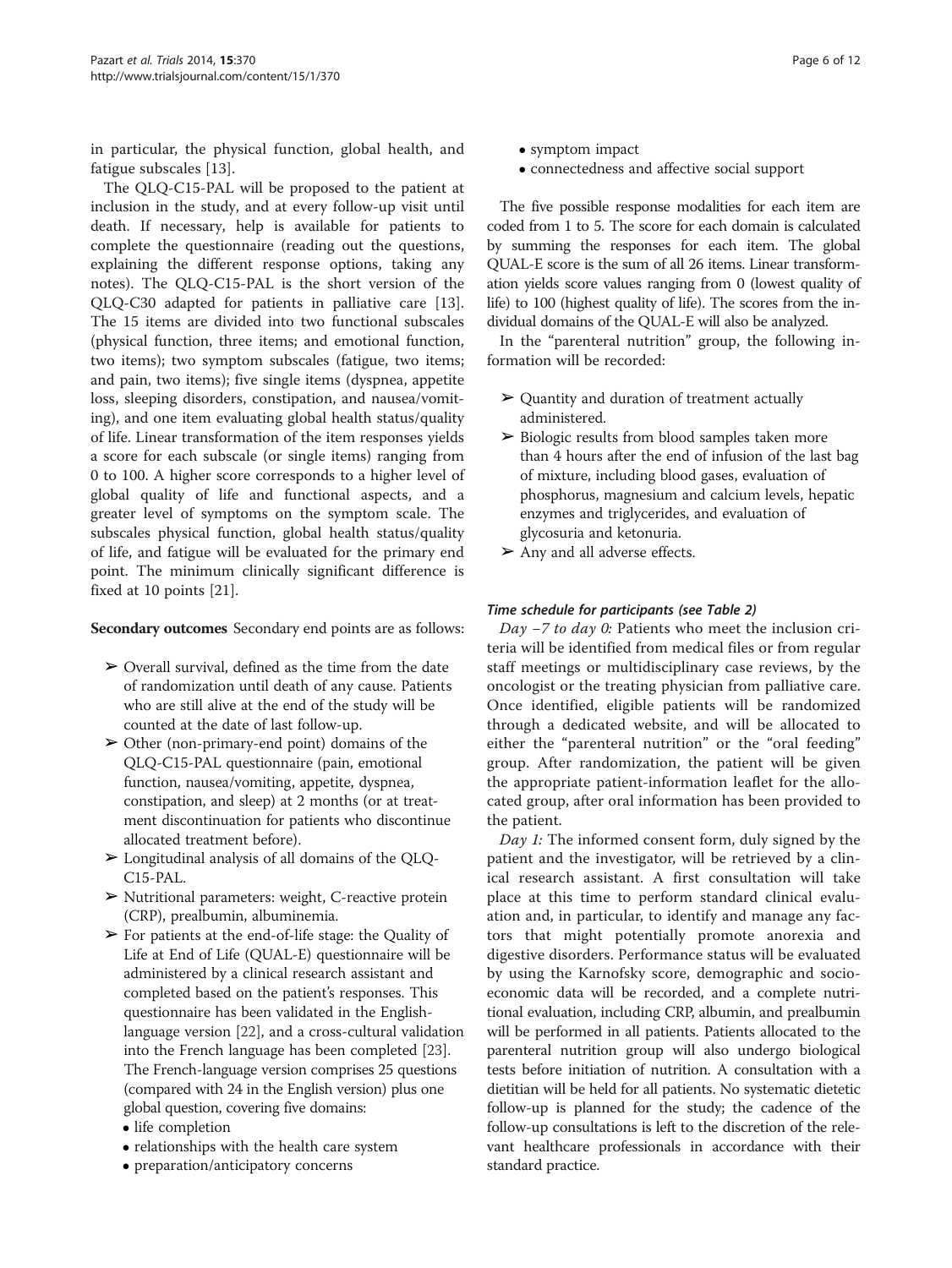|                                                                      | criteria<br>Zelen's randomization   |                            |                                 |                             |                    |                                 |  |
|----------------------------------------------------------------------|-------------------------------------|----------------------------|---------------------------------|-----------------------------|--------------------|---------------------------------|--|
|                                                                      |                                     |                            |                                 |                             |                    |                                 |  |
|                                                                      |                                     | Parenteral nutrition group |                                 |                             | Oral feeding group |                                 |  |
|                                                                      | Present "parenteral nutrition" info |                            |                                 | Present "oral feeding" info |                    |                                 |  |
|                                                                      |                                     |                            | Day 1 Days 2-60* Day 61-death** |                             |                    | Day 1 Days 2-60* Day 61-death** |  |
| Obtain informed consent                                              | $\times$                            |                            |                                 | $\times$                    |                    |                                 |  |
| Record demographic data                                              | $\boldsymbol{\mathsf{X}}$           |                            |                                 | X                           |                    |                                 |  |
| Take medical history                                                 | Χ                                   |                            |                                 | Χ                           |                    |                                 |  |
| <b>Treatment</b>                                                     |                                     |                            |                                 |                             |                    |                                 |  |
| Concomitant treatments                                               | X                                   | X                          |                                 | X                           | X                  |                                 |  |
| Specific treatment (prior or ongoing)                                | Χ                                   | X                          |                                 | X                           | X                  |                                 |  |
| Patient status                                                       |                                     |                            |                                 |                             |                    |                                 |  |
| <b>WHO Status</b>                                                    | X                                   | X                          | X                               | X                           | X                  | Χ                               |  |
| Karnofsky index                                                      | X                                   | X                          |                                 | X                           | X                  |                                 |  |
| Estimated life expectancy                                            | Χ                                   |                            |                                 | Χ                           |                    |                                 |  |
| Anthropometric data                                                  |                                     |                            |                                 |                             |                    |                                 |  |
| Height                                                               | $\times$                            |                            |                                 | X                           |                    |                                 |  |
| Weight                                                               | $\times$                            | X                          | X                               | Χ                           | X                  | X                               |  |
| Biology                                                              |                                     |                            |                                 |                             |                    |                                 |  |
| Lactic acid dehydrogenase                                            | $\times$                            |                            |                                 | X                           |                    |                                 |  |
| C-reactive protein, albumin, prealbumin                              | X                                   | X                          |                                 | Χ                           | X                  |                                 |  |
| Blood count, electrolytes (including phosphorus, calcium, magnesium) | X                                   | X                          |                                 |                             |                    |                                 |  |
| Hepatic enzymes (AST, ALT, PAL, Gamma GT, Bilirubin)                 | X                                   | X                          |                                 |                             |                    |                                 |  |
| Triglycerides                                                        | X                                   | X                          |                                 |                             |                    |                                 |  |
| Ketonuria, glycosuria                                                | X                                   | X                          |                                 |                             |                    |                                 |  |
| Quality of life questionnaires (QLQ-C15-PAL and QUAL-E***)           | X                                   | X                          | $\mathsf X$                     | X                           | X                  | X                               |  |
| Socio-economic variables                                             | X                                   |                            |                                 | X                           |                    |                                 |  |
| Dietetics consultation                                               | Χ                                   |                            |                                 | Χ                           |                    |                                 |  |
| Ingesta questionnaire                                                |                                     | Χ                          | X                               |                             | Χ                  | Χ                               |  |
| Evaluation of metastatic disease                                     |                                     | X                          |                                 |                             | X                  |                                 |  |
| Intervention supportive care                                         |                                     | X                          |                                 |                             | Χ                  |                                 |  |

#### <span id="page-6-0"></span>Table 2 A schematic diagram of time schedule for enrolment, interventions, assessments, and visits for participants

\*Follow-up consultation at least once per month \*\*Evaluation once per month. \*\*\*Administer the QUAL-E if the patients consider themselves to be at the end of life (definition at the discretion of the physician and patient).

Last, each patient will complete the QLQ-C15-PAL, and patients who are aware of the palliative status of their disease will also complete the QUAL-E.

From day 1 to day 60: Patients will have regular followup consultations during the follow-up period; at least once per month, based on the patient's planned attendance at the hospital (for oncology consultations or scheduled admission). The Karnofsky index, quality-of-life evaluation, and details of energy intake will be recorded at each consultation. Nutritional parameters (weight, CRP, prealbumin, albumin) will also be recorded for all patients. Adverse effects will be reported, and serious adverse events will be declared to the relevant pharmacovigilance authorities in the University Hospital of Besancon, France. For patients in the parenteral nutrition group, quantity and duration of nutrition actually administered will be recorded, and complete biological evaluation will be performed (including blood gases, evaluation of phosphorus, magnesium and calcium levels, hepatic enzymes and triglycerides, and evaluation of glycosuria and ketonuria).

Beyond 2 months of treatment, discontinuation or not of parenteral nutrition will be left to the physician's discretion.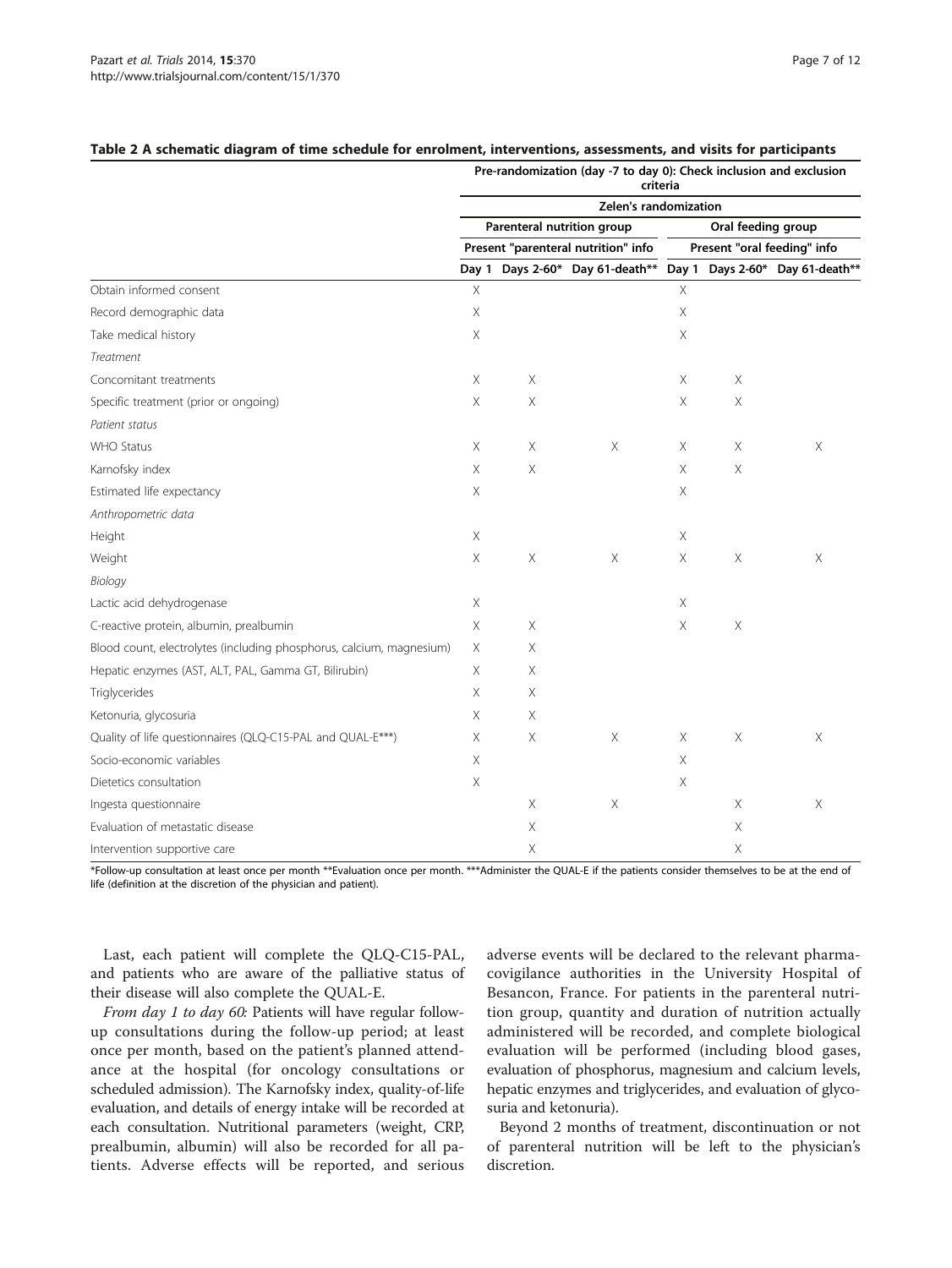From day 61 until death: Quality of life, energy intake, weight, and performance status by using the Karnofsky index will be recorded once per month. Any serious adverse events will be declared to the relevant pharmacovigilance authorities.

## Assignment of interventions

The study will comprise two arms: one intervention group (parenteral nutrition group) and one control group (oral feeding group). The Zelen single-consent design requires that consent be obtained only from the intervention group, for their participation in a study involving initiation of parenteral nutrition. The patient will be informed of the study requirements (inclusion criteria, aims, composition, expected effects and benefits, foreseeable risks, contraindications and so on) to allow them to decide whether to consent to participate. The information delivered to the patient will not mention randomization. Patients allocated to the oral feeding group will be informed about their management, and will consent only to completion of the quality-oflife questionnaire. Patients randomized to the intervention group may refuse to consent to the intervention, in which case, they will be included in the control group.

The distribution of patients between the study arms will be performed by the investigator during the first consultation to verify eligibility criteria, by means of Internet access to a 1-to-1 randomization list, balanced by center, and generated automatically by using SAS software (version 9.3; SAS Institute Inc., Cary, NC, USA) and administered by the Clinical Investigation Centre of the University Hospital of Besancon, France.

#### Sample size and recruitment

In a bilateral situation, a  $P$  value of <0.0166 will be considered clinically and statistically significant after Bonferroni adjustment for multiple testing, to ensure an overall bilateral alpha risk of 5%. To detect the minimal clinically significant difference (at least 10 points, with a standard deviation of 11 points), with a bilateral alpha risk of 0.0166 and a power of 80%, 54 patients per group are required. Interim analysis to evaluate the primary hypothesis is planned when half the patients have been included and have at least 2 months of follow-up. This interim analysis will be performed according to the rules established by O'Brien and Fleming (Alpha Spending Function with bounds calculated by O'Brien's method) [\[24\]](#page-11-0).

The calculation of the sample size takes into account the specificity of the randomization by the Zelen design, and the primary end point of quality of life measured with a multidomain questionnaire:

– Two groups of equal size, constituted by random assignment; one group will receive standard therapy, and the other group will receive the experimental

therapy, or standard therapy if the patients refuses to consent to experimental therapy. The heterogeneity of the intervention group will increase the variance of the difference  $(\Delta_z)$  between groups for the primary end point, as compared with classic randomization  $(\Delta_c)$ , albeit without introducing a measurement bias. The increase in variance will increase with the percentage  $(\Phi)$  of subjects who receive standard treatment in the intervention group, with Variance  $(\Delta_z) = \text{Variance } (\Delta_c) / (1-\Phi)^2$  [[25](#page-11-0)].

In these conditions, the number of subjects must be multiplied by  $(1/(1 - \Phi)^2)$ . For the ALIM-K study, we estimate that the percentage (Φ) of subjects who receive standard treatment in the intervention group will be low (estimated at around 10% by experts).

- Quality of life, as measured by the questionnaire, will yield a score for each domain. To take into account the multiplicity of comparisons, the Bonferroni correction will be applied to the alpha risk.
- A variation in quality-of-life score of at least 10 points (on a scale of 0 to 100) will be considered as clinically significant.

At an alpha risk of 0.0166, power of 80%, and a percentage Φ of 10%, the number of subjects required to detect a difference of at least 10 points  $(\pm 11)$  in qualityof-life score is at least 70 per group  $(54 \times 1.25)$ , or 140 patients in total.

We thus plan to include 16 patients in each of the 10 participating centers ( eight in each group in each center. Participating centres are all specialist cancer institutes, with a high recruitment potential for this type of (relatively frequent) patient profile. Indeed, a preliminary survey performed for the purposes of prior grant applications suggested that more than 20 such cases per year are treated in participating centers. Based on these recruitment estimates with an anticipated moderate inclusion rate, the inclusion period is scheduled to last 30 months, and the total duration of the study including setup, data collection, and analysis will be 42 months.

## Statistical analysis

All analyses will be performed on an intention-to-treat basis. A formal statistical analysis plan will be prepared before the database lock. Any deviation from the statistical analysis plan will be detailed and discussed in the study report.

Clinical and sociodemographic variables collected at baseline will be described as mean ± standard deviation (SD) for normally distributed continuous variables, the median (interquartile) range for nonnormally distributed variables and number (percentage) for qualitative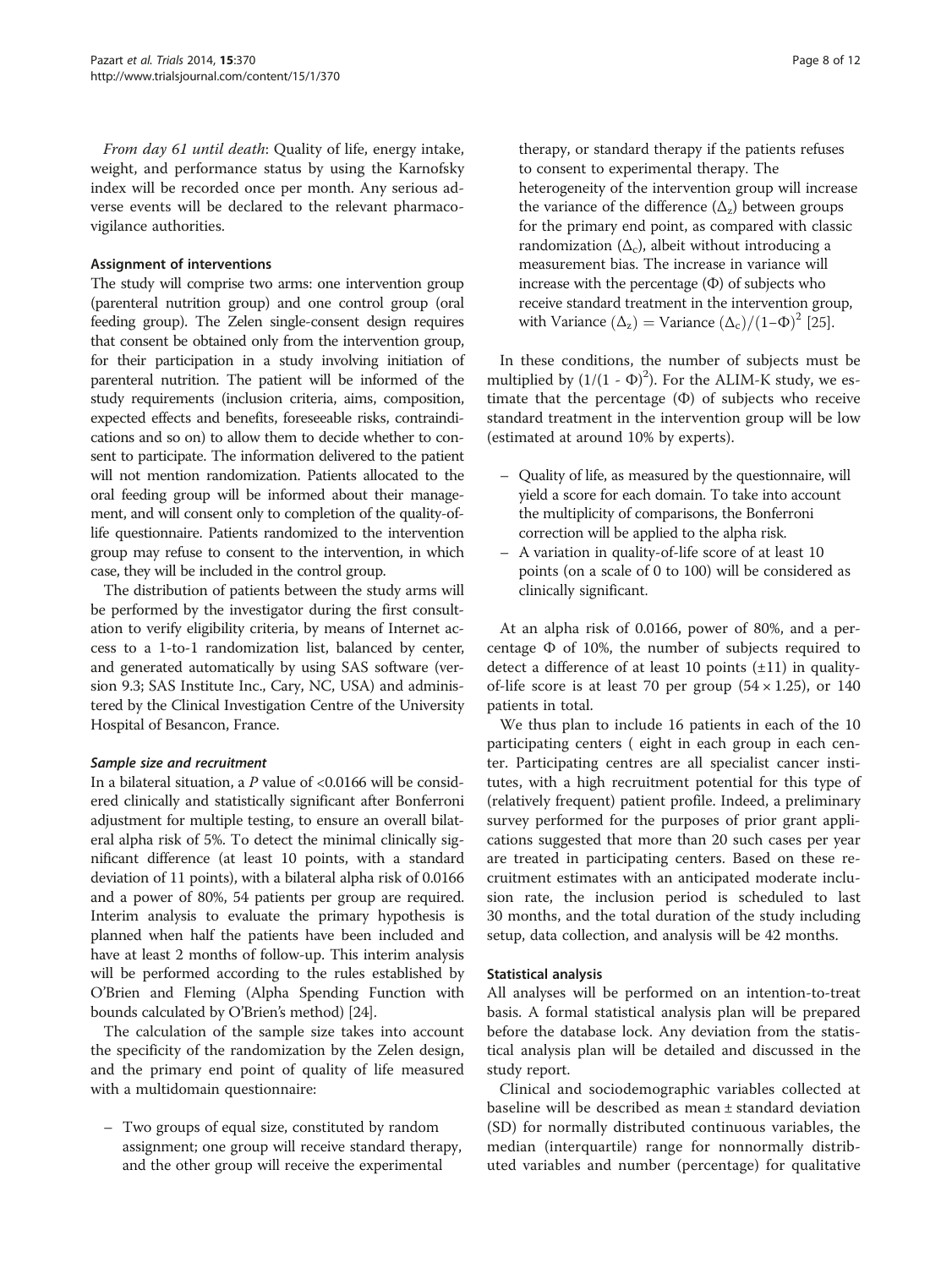variables. The number of health-related quality-of-life questionnaires completed at each measurement point will be reported.

## Primary objective

A treatment group will be considered as superior to the other if at least one of the three domains of the primary end point (physical function, overall health status/quality of life, or fatigue) of the QLQ-C15-PAL questionnaire is clinically and statistically significantly better, without any clinically and statistically significant deterioration in at least one of the other two domains.

Comparison of the three domains of the QLQ-C15- PAL questionnaire (between the parenteral nutrition and oral feeding groups) will be performed on an intentionto-treat basis for all patients randomized and included, by using ANOVA on scores at 2 months. Analyses will be adjusted for the presence (or not) of palliative chemotherapy. The variation in the score for each domain between inclusion (day 1) and day 60 will be compared with ANOVA, taking into account stratification variables and potential confounding factors, such as center, type of cancer, and patient characteristics.

#### Change in quality of life over time

Quality-of-life scores will be generated according to algorithms described in the EORTC scoring manual. The mechanism of missing scores will be studied and classified according to the methods of Diggle [\[26\]](#page-11-0) and Rubin [[27](#page-11-0)] (that is, MCAR (Missing Completely At Random), MAR (Missing At Random), and MNAR (Missing Not At Random). The mechanism of missing data will be determined by comparing patients with no missing scores with those with at least one missing score at baseline, according to baseline characteristics of patients. If required, more detailed patterns will be defined. If missing data are MNAR, multiple imputations may be performed. Otherwise, simple imputation by the mean will be retained.

The time to quality-of-life score deterioration (TTD) will be defined as a modality of longitudinal quality-of-life analysis and will be defined as the time from inclusion in the study to a first deterioration, with a minimum clinically significant difference of at least 5 points as compared with the baseline score, or death of any cause, whichever occurs first [[28,29](#page-11-0)]. Although three domains of the EORTC QLQ-C15-PAL are being targeted for the primary end point, scores from all domains of the questionnaire will be studied as secondary analyses. The TTD curves will be calculated by using the Kaplan-Meier method and described, by using median and 95% confidence interval (CI). TTD curves will be compared according to treatment group by using the log-rank test and univariate Hazard Ratio with 95% CI. A multivariate Cox regression model will then be performed to investigate potential prognostic factors of TTD. All variables collected at baseline will be tested by univariate analysis. Variables with a *P* value ≤0.20 by univariate analysis will be eligible for inclusion in the multivariate Cox analysis.

Mixed-model analyses of variance for repeated measures will also be performed to test a time effect, a treatment effect, and an interaction between time and treatment. If missing data are not completely at random, a patternmixture model will be used.

Analysis of the secondary end points will focus first on comparison of overall survival. Overall survival is defined as the time from study registration to death of any cause. Patients who are lost to follow-up will be counted at the date of their last follow-up.

For all time-to-event end points, the 95% CI of the median survival will be calculated with the Brookmeyer and Crowley method [\[30\]](#page-11-0). The two treatment arms will be compared with the log-rank test.

Hazard ratios with 95% CI will be estimated by using Cox's univariate proportional hazards model. Follow-up will be estimated by using reverse Kaplan estimation.

A multivariate Cox regression model will be performed to investigate potential prognostic factors. All variables collected at baseline will be tested in univariate analysis. Variables with an univariate  $P$  value  $\leq 0.20$  will be eligible for multivariate Cox analysis. A bootstrap procedure will be used to check internal validation of the model. The discriminatory capacity of the model will be assessed with Harrell C statistic. Reclassification ability will be examined with Net Reclassification Improvement (NRI) [\[31\]](#page-11-0) and Integrated Discrimination Improvement (IDI) [\[32\]](#page-11-0).

#### Ethics

#### Research ethics approval

This protocol is governed by French legislation concerning interventional biomedical research and, as such, was submitted to the local ethics committee (Comité de Protection des Personnes Est II) and approved on January 23, 2012, under the number 11/623. The study was also approved by the French Health Products Safety Agency (Agence Nationale de Sécurité du Médicament et des produits de santé, ANSM) on May 14, 2012. The database was registered with the French national authority for the protection of privacy and personal data (Commission Nationale de l'Informatique et des Libertés, CNIL). Computerised data are processed anonymously. An anonymous identification code will be attributed to each participating in the study, and the list identifying participating patients with their personal data will be stored by the investigator and kept strictly confidential and will not be disclosed to the study sponsor.

To offset any potential remarks on the ethical issues raised by the use of the Zelen design, we came to an agreement with the President of the Ethics Committee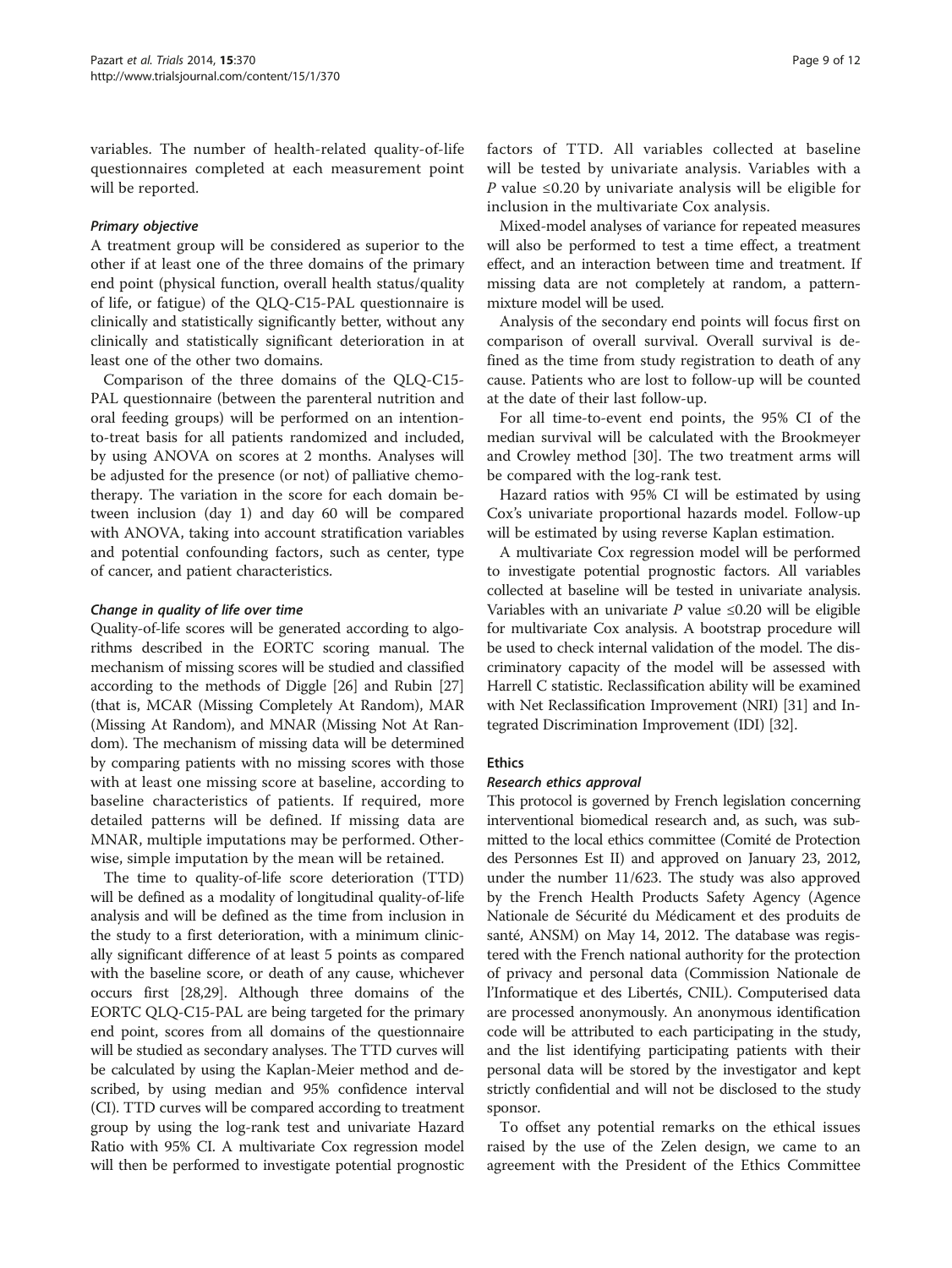that approved the study that we would also consult the Institutional Review Board of the University Hospital of Besancon, as well as a local group of patient associations to obtain their opinion on the choice of randomization method. The study synopsis, a short note explaining the specificities of the Zelen design (accompanied by a figure), and the patient information leaflets from the study were provided. The study was examined by the Institutional Review Board who gave their approval, indicating that the study appeared to protect the patients and was likely the only means to perform a study of this type.

#### Information and consent

Information will be given to all patients on the day of the first consultation. Informed-consent forms will be signed by both the patient and the investigator, with a copy for each, and the original stored by the investigator. Participants are informed in the patient-information leaflet that the data generated by the study will be conserved in electronic format for 15 years. In particular, it is noted that individual data relating to them will be accessible only to the investigator, or to the relevant health authorities for official inspection or a quality audit by official representatives appointed by the sponsor.

Contrary to the classic randomization procedure for clinical trials, the Zelen design proposes that randomization be performed before patients give their consent to participate. The patient information therefore contains no mention of the randomization procedure to minimize the difficulty of obtaining informed consent, thus increasing participation. Once randomization has been performed, patients assigned to the intervention group are then approached for consent (single-consent design). In this design, the patient information and informed consent discuss only the modalities related to the intervention (that is, parenteral nutrition) inclusion criteria, objectives, composition, expected effects, foreseeable risks and benefits, contraindications, administrative issues, follow-up. However, in the ALIM-K study, the patients in both groups will give consent for completion of the quality-of-life questionnaire.

## **Discussion**

A well-designed, randomized, controlled study comparing parenteral nutrition with oral feeding is needed to reach a consensus on the best form of nutrition in malnourished patients at the palliative phase of advanced cancer. Studies of this type have previously been performed in many patient populations, including patients with cancer [[33-37](#page-11-0)], but with only a very few studies in patients at the palliative phase [\[12](#page-10-0)]. This latter study highlights the difficulty of performing randomized controlled trials in palliative care, because the inclusion of the sample size of 309 patients took 6 years.

Performing randomized clinical trials on nutrition in patients at the palliative stage of advanced cancer, a particularly vulnerable population, remains a challenge. It requires the ultimate respect for the patients, many of whom are totally opposed to the idea of any kind of research at this stage of their life and illness. Indeed, being too ill was the most frequently cited motive for refusal to participate in a randomized study by Rabow et al. [[38](#page-11-0)] comparing the efficacy of palliative care with standard management in outpatient care for patients with advanced congestive heart failure, chronic obstructive pulmonary disease, or cancer. It is often difficult for patients and their families to accept the idea that research would still be possible at this stage of their illness, let alone the idea that random allocation might be the best option, given the medical uncertainty surrounding the efficacy of the mode of nutrition to be administered. Furthermore, randomization for patients in this context can appear to the patient to "dehumanize" the relation with caregivers and the healthcare system, which can justifiably cause considerable worry and anxiety in the face of the medical community's uncertainty.

To avoid the possible information bias mentioned and its associated deleterious effects on participation rates, we decided to use the Zelen single-consent design for the ALIM-K study. This choice was approved by the Ethics Committee, the Institutional Review Board, and a group representing patient associations. Many experts initially considered the Zelen method to be a violation of the ethos, if not the very letter of the law, regarding informed consent [\[39](#page-11-0)]. However, the method was found to be attractive for research in situations of great precariousness and is used in a variety of different contexts [[40\]](#page-11-0). Patients remain free to express their preference for another treatment approach at any time.

Nonetheless, recruitment remains challenging for several reasons. The methodology of the Zelen design used in the ALIM-K study provides an opportunity to investigate the factors that influence the decision by patients or physicians to accept (or not) artificial nutrition in the setting of palliative care for advanced care. At the palliative stage of cancer, the main end point is quality of life, even though this term may appear to be a misnomer to many patients at the end of life. The QLQ-C15 PAL questionnaire used in our study presents the advantage of addressing simple issues related to daily life, and is quick and easy to complete.

Because our randomization procedure takes into consideration the fragility of this patient population, and the design is close to the reality of routine practice, it will be interesting to see which factors emerge as predictors of refusal or acceptance of artificial nutrition.

## Trial status

Between May 2012, and April 2013, 13 patients were included in two centers to check the feasibility and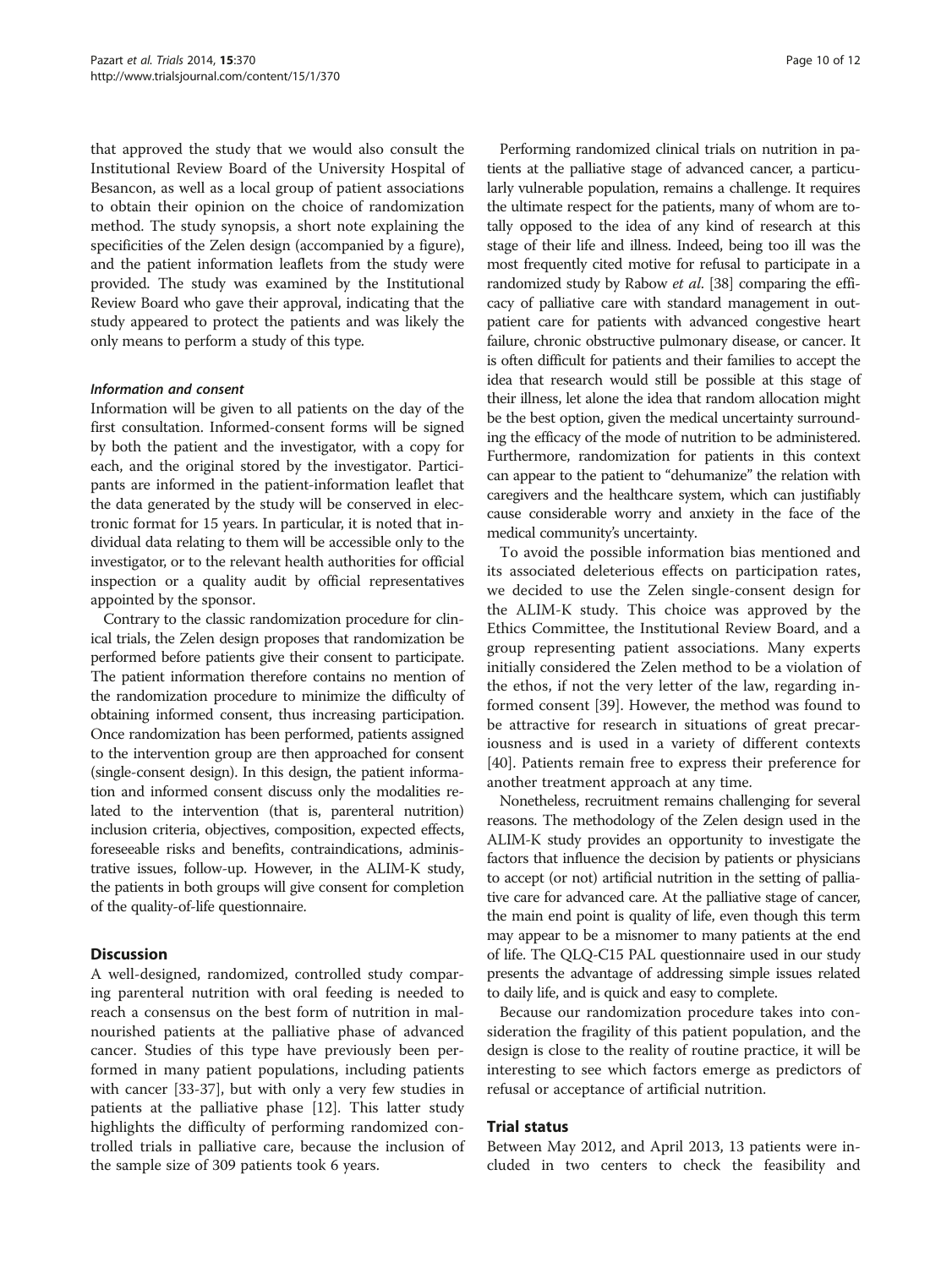<span id="page-10-0"></span>understanding of the questionnaires, as well as their acceptability. Qualitative analyses of these pretest data confirmed that methods and questionnaires are acceptable and that the study is feasible. The main adjustment to result from this test phase was greater precision required in some of the inclusion criteria.

At the time of submission of the manuscript, the ALIM-K study is ongoing. All 10 centers were enrolling progressively, and the last participating center (Lille) was opened on April 16, 2014. Patient recruitment is not complete, at the time of submission.

#### Abbreviations

ANOVA: analysis of variance; ANSM: Agence Nationale de Sécurité du Médicament et des produits de santé (French Agency for the Safety of Health Products); BMI: body mass index; CI: confidence interval; CNIL: Commission Nationale de l'Informatique et des Libertés (French National Authority for the Protection of Privacy and Personal Data); CRP: C-reactive protein; EORTC: European Organisation for Research and Treatment of Cancer; ESPEN: European Society for Parenteral and Enteral Nutrition; IDI: Integrated Discrimination Improvement method; IRB: institutional review board; MAR: missing at random; MCAR: missing completely at random; MNAR: missing not at random; NRI: Net Reclassification Improvement method; QLQ-C15 PAL: Quality of Life Questionnaire Core 15 Palliative; QLQ-C30: Quality of Life Questionnaire Core 30; QUAL-E: Questionnaire of Quality of Life at End of Life; SD: standard deviation; SFNEP: Société Francophone Nutrition Clinique et Métabolisme; TTD: time to quality of life score deterioration.

#### Competing interests

The authors declare that they have no competing interests.

#### Authors' contributions

Main investigators: RA, CB. Study conception: RA, CB, LP, EC. Study design: RA, CB, LP, EC, CC, FMN, GC, PC, FB, MM. Study coordination: LP, EC. Data collection: CC, FMN. Drafting of the manuscript: LP, EC. Statistical analysis: LP, FB, MM. All authors read and approved the final manuscript.

#### Acknowledgements

This study received financial support from the National Cancer Institute through the 2011 Clinical Research Hospital Program grant. The authors thank the ALIM-K study investigational group: Dr Géraldine CAPODANO (Institut Paoli-Calmettes, Marseille), Dr Gisèle CHVETZOFF (Centre Léon Bérard, Lyon), Dr Nathalie CRETINEAU (Centre de Cancérologie de Lorraine, Vandoeuvre-lès-Nancy), Dr Olivier DUBROEUCQ (Institut Jean Godinot, Reims), Dr Cathie FISHBACH (Centre Paul Strauss, Strasbourg), Dr Laure FAVIER (Centre Georges François Leclerc, Dijon), Dr Jean-Michel FRASIE (Centre Paul Strauss, Strasbourg), Dr Vincent GAMBLIN (Centre Oscar Lambret, Lille), Dr Marie-Christine GRACH (Centre François Baclesse, Caen), Dr Bruno RAYNARD (Institut Gustave Roussy, Villejuif), Dr Christophe TOURNIGAND (Hopital Henri Mondor, Créteil). Finally, we thank Fiona Ecarnot for translation and editorial assistance

#### Author details

<sup>1</sup> Inserm CIC 1431, CHRU de Besançon, Besançon, France. <sup>2</sup>Département douleur – Soins palliatifs, CHRU de Besançon, Besançon, France. <sup>3</sup>Espace Ethique Bourgogne Franche-Comté, Franche-Comté, France. <sup>4</sup>Laboratoire EA 3188 de psychologie de Besançon, Université de Franche-Comté, Besançon, France. <sup>5</sup>Département de soins de support et de soins palliatifs, Institut Curie, Paris, France. <sup>6</sup>Diététique, CHRU de Besançon, Besançon, France. <sup>7</sup>Laboratoire Logiques de l'Agir EA 2274, Université de Franche-Comté, Besançon, France. Plateforme « Qualité de vie et cancer », Besançon, France. <sup>9</sup>EA 3181, Université de Franche-Comté, Franche-Comté, France. <sup>10</sup>Inserm CIT 808, University Hospital Besançon, Besançon 25030, France.

#### Received: 13 June 2014 Accepted: 9 September 2014 Published: 24 September 2014

#### References

- 1. Pressoir M, Desne S, Berchery D, Rossignol G, Poiree B, Meslier M, Traversier S, Vittot M, Simon M, Gekiere JP, Meuric J, Serot F, Falewee MN, Rodrigues I, Senesse P, Vasson MP, Chelle F, Maget B, Antoun S, Bachmann P: Prevalence, risk factors and clinical implications of malnutrition in French Comprehensive Cancer Centres. Br J Cancer 2010, 102:966–971.
- 2. Corish CA, Kennedy NP: Protein-energy undernutrition in hospital in-patients. Br J Nutr 2000, 83:575–591.
- 3. Woo J, Chan SM, Mak YT, Swaminathan R: Biochemical predictors of short term mortality in elderly residents of chronic care institutions. J Clin Pathol 1989 **42:**1241-1245.
- 4. Arends J, Bodoky G, Bozzetti F, Fearon K, Muscaritoli M, Selga G, van Bokhorst-de van der Schueren MA, von Meyenfeldt M, DGEM (German Society for Nutritional Medicine), Zürcher G, Fietkau R, Aulbert E, Frick B, Holm M, Kneba M, Mestrom HJ, Zander A, ESPEN (European Society for Parenteral and Enteral Nutrition): ESPEN Guidelines on Enteral Nutrition: non-surgical oncology. Clin Nutr 2006, 25:245–259.
- 5. Bozzetti F, Arends J, Lundholm K, Micklewright A, Zurcher G, Muscaritoli M: ESPEN guidelines on parenteral nutrition: non-surgical oncology. Clin Nutr 2009, 28:445–454.
- 6. Cozzaglio L, Balzola F, Cosentino F, DeCicco M, Fellagara P, Gaggiotti G, Gallitelli L, Giacosa A, Orban A, Fadda M, Gavazzi C, Pirovano F, Bozzetti F: Outcome of cancer patients receiving home parenteral nutrition: Italian Society of Parenteral and Enteral Nutrition (S.I.N.P.E.). JPEN J Parenter Enteral Nutr 1997, 21:339–342.
- 7. Piot E, Leheup BF, Goetz C, Quilliot D, Niemier JY, Wary B, Ducrocq X: Caregivers confronted with the withdrawal of artificial nutrition at the end of life: prevalence of and reasons for experienced difficulties. Am J Hosp Palliat Care 2014, 1049909114539037.
- 8. Bachmann P, Marti-Massoud C, Blanc-Vincent MP, Desport JC, Colomb V, Dieu L, Kere D, Melchior JC, Nitenberg G, Raynard B, Roux-Bournay P, Schneider S, Senesse P: Summary version of the Standards, Options and Recommendations for palliative or terminal nutrition in adults with progressive cancer (2001). Br J Cancer 2003, 89:S107–10.
- 9. Bachmann P, Desport JC: [Nutrition in palliative situations]. In Traité de Nutrition Artificielle de l'Adulte. 3rd edition. Edited by Cano N, Barnoud D, Schneider SM, Vasson MP, Hasselmann M, Leverve X. Paris: Springer; 2007:1129–1136.
- 10. Orrevall Y, Tishelman C, Permert J, Lundstrom S: A national observational study of the prevalence and use of enteral tube feeding, parenteral nutrition and intravenous glucose in cancer patients enrolled in specialized palliative care. Nutrients 2013, 5:267–282.
- 11. Oh do Y, Kim JH, Lee SH, Kim DW, Im SA, Kim TY, Heo DS, Bang YJ, Kim NK: Artificial nutrition and hydration in terminal cancer patients: the real and the ideal. Support Care Cancer 2007, 15:631–636.
- 12. Lundholm K, Daneryd P, Bosaeus I, Korner U, Lindholm E: Palliative nutritional intervention in addition to cyclooxygenase and erythropoietin treatment for patients with malignant disease: effects on survival, metabolism, and function. Cancer 2004, 100:1967–1977.
- 13. Groenvold M, Petersen MA, Aaronson NK, Arraras JI, Blazeby JM, Bottomley A, Fayers PM, de Graeff A, Hammerlid E, Kaasa S, Sprangers MA, Bjorner JB: The development of the EORTC QLQ-C15-PAL: a shortened questionnaire for cancer patients in palliative care. Eur J Cancer 2006, 42:55-64.
- 14. Zelen M: A new design for randomized clinical trials. N Engl J Med 1979, 300:1242–1245.
- 15. Blackburn GL, Bistrian BR, Maini BS, Schlamm HT, Smith MF: Nutritional and metabolic assessment of the hospitalized patient. JPEN J Parenter Enteral Nutr 1977, 1:11–22.
- 16. Hasselmann M, Alix E: [Tools and screening procedures for malnutrition and risk of malnutrition in the hospital setting]. Nutr Clin Metabol 2003, 17:218–226.
- 17. Kondrup J, Allison SP, Elia M, Vellas B, Plauth M: ESPEN quidelines for nutrition screening 2002. Clin Nutr 2003, 22:415–421.
- 18. Roza AM, Shizgal HM: The Harris Benedict equation reevaluated: resting energy requirements and the body cell mass. Am J Clin Nutr 1984, 40:168-182.
- 19. Senesse P, Vasson MP, Groupe de Travail de la Société francophone de nutrition clinique et métabolisme: SFNEP oncology nutrition guidelines: When and how to assess the nutritional status? How to diagnose undernutrition and severe undernutrition? Which situations are most at risk for undernutrition? Nutr Clin Metabol 2012, 26:165–188.
- 20. Dall'Osto H, Simard M, Delmont N, Mann G, Hermitte M, Cabrit R, Theodore C: [Parenteral nutrition: indications, modalities and complications]. EMC Hépato-Gastroenterol 2005, 2:223–248.